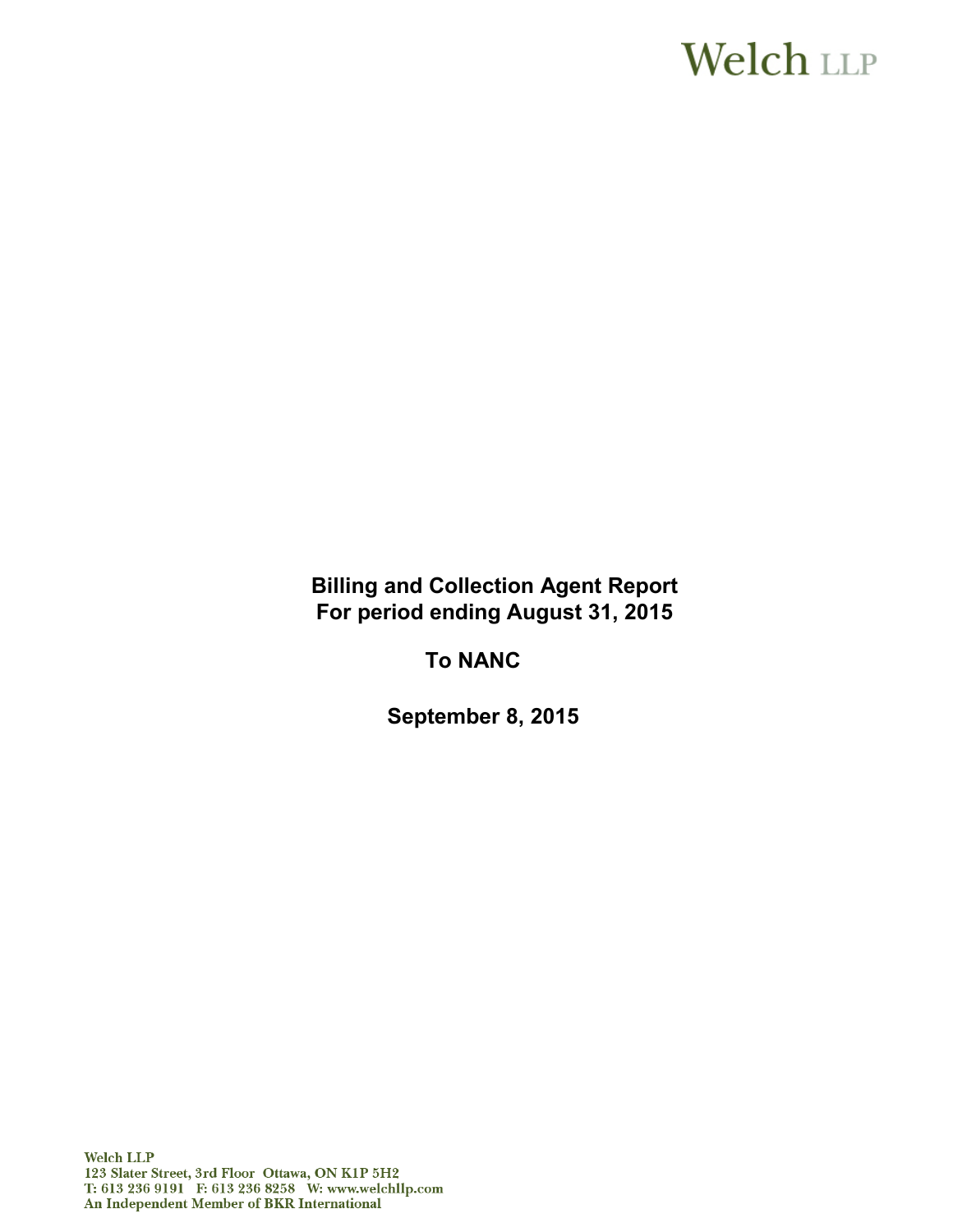### **NANPA FUND STATEMENT OF FINANCIAL POSITION August 31, 2015**

| <b>Assets</b><br>Cash Balance in bank account                                            |                  | \$<br>4,895,107 |
|------------------------------------------------------------------------------------------|------------------|-----------------|
| Receivable from US Carriers<br>Receivable from Canada                                    | 327,762<br>8,930 |                 |
| Receivable from Caribbean countries                                                      | 13,756           |                 |
| Receivables forwarded to Treasury for collection<br>Allowance for uncollectible accounts | 114,904          |                 |
|                                                                                          | (189,000)        | 276,352         |
| <b>Total assets</b>                                                                      |                  | 5,171,459       |
| <b>Less:</b> Accrued liabilities (see below for makeup)                                  |                  | (488, 483)      |
| <b>Fund balance</b>                                                                      |                  | 4,682,976       |
| <b>Makeup of Accrued Liabilities</b>                                                     |                  |                 |
| Welch LLP                                                                                | 28,336           |                 |
| <b>NEUSTAR Pooling 1K Block</b>                                                          | 266,971          |                 |
| <b>NEUSTAR NANP Administration</b>                                                       | 183,408          |                 |
| Data Collection Agent - USAC                                                             | 9,768            |                 |
|                                                                                          | \$<br>488,483    |                 |

**\*\*\*\*\*\*\*\*\*\*\*\*\*\*\*\*\*\*\*\*\*\*\*\*\*\*\*\*\*\*\*\*\*\*\*\*\*\*\*\*\*\*\*\*\*\*\*\*\*\*\*\*\*\*\*\*\*\*\*\*\*\*\*\*\*\*\*\*\*\*\*\*\*\*\*\*\***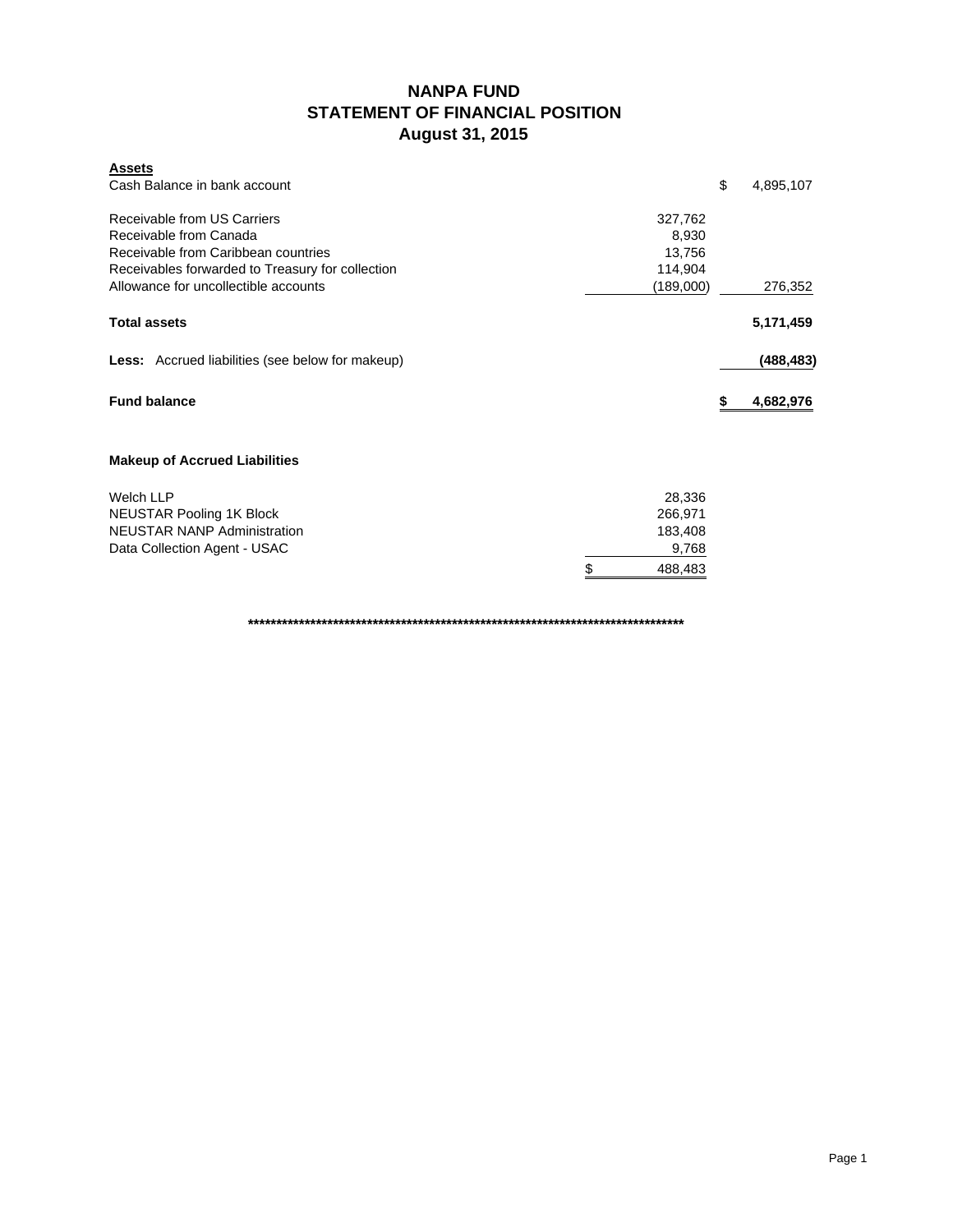#### **NANPA FUND FORECASTED STATEMENT OF CHANGES IN FUND BALANCE JULY 2015 TO SEPTEMBER 2016**

|                                                                     |            | Actual                 | <b>Budget</b>          |                        |                        |                        |                        |                        |                        |                        |                        |                        |                        |                      | <b>Variance between</b><br>forecasted results |                   |                   |                   |                    |
|---------------------------------------------------------------------|------------|------------------------|------------------------|------------------------|------------------------|------------------------|------------------------|------------------------|------------------------|------------------------|------------------------|------------------------|------------------------|----------------------|-----------------------------------------------|-------------------|-------------------|-------------------|--------------------|
|                                                                     |            |                        |                        |                        |                        |                        |                        |                        |                        |                        |                        |                        |                        |                      |                                               |                   |                   |                   | and budget at Sept |
|                                                                     |            | <b>Jul-15</b>          | Aug-15                 | Sep-15                 | Oct-15                 | <b>Nov-15</b>          | <b>Dec-15</b>          | <b>Jan-16</b>          | Feb-16                 | Mar-16                 | Apr-16                 | Mav-16                 | <b>Jun-16</b>          | <b>Jul-16</b>        | Aug-16                                        | Sep-16            | <b>Total</b>      | <b>Budget</b>     | 30/16              |
| Revenue<br><b>International Contributions</b>                       |            |                        |                        |                        |                        |                        |                        |                        |                        |                        |                        |                        |                        |                      |                                               |                   |                   |                   |                    |
| Canada<br>Caribbean countries                                       | (1)<br>(1) | 17,860<br>27.943       | 8,930<br>$\sim$        | 8,930<br>$\sim$ $-$    | 8,930<br>$\sim$ $\sim$ | 8,930<br>$\sim$ $-$    | 8,930                  | 8,930<br>$\sim$ $-$    | 8.929                  | 8,929<br>$\sim$ $-$    | 8.929<br>$\sim$        | 8,929<br>$\sim$ $-$    | 8,929<br>$\sim$        | 8,929<br>$\sim$      | 8,929<br>$\sim$                               | $\sim$            | 133,943<br>27,943 | 133,943<br>27,943 |                    |
| <b>Total International Contributions</b>                            |            | 45,803                 | 8,930                  | 8,930                  | 8,930                  | 8,930                  | 8,930                  | 8,930                  | 8.929                  | 8,929                  | 8.929                  | 8.929                  | 8,929                  | 8.929                | 8.929                                         | $\sim$            | 161,886           | 161,886           |                    |
| Domestic Contributions - US carriers                                | (1)        | 4.038.482              | 201,264                | 204,024                | 204,024                | 204,024                | 204,024                | 204,024                | 204,024                | 204,024                | 204.024                | 204,024                | 204,024                | 204,024              | 204,024                                       |                   | 6.688.034         | 6,653,548         | 34,486             |
| Late filing fees for Form 499A                                      | (2)        | 28,900)                | 12,300)                | $\sim$                 |                        | $\sim$                 |                        |                        |                        |                        |                        |                        |                        |                      |                                               | 90.700            | 49,500            | 80,000            | (30, 500)          |
| Interest income                                                     | (3)        | 350                    | 660                    | 417                    | 417                    | 417                    | 417                    | 417                    | 417                    | 417                    | 417                    | 416                    | 416                    | 416                  | 416                                           | 416               | 6,426             | 6.250             | 176                |
| <b>Total revenue</b>                                                |            | 4.055.735              | 198,554                | 213,371                | 213,371                | 213,371                | 213,371                | 213,371                | 213,370                | 213,370                | 213,370                | 213,369                | 213,369                | 213,369              | 213,369                                       | 91.116            | 6.905.846         | 6.901.684         | 4,162              |
| <b>Expenses</b><br><b>NANPA Administration</b>                      |            |                        |                        |                        |                        |                        |                        |                        |                        |                        |                        |                        |                        |                      |                                               |                   |                   |                   |                    |
|                                                                     | (4)        | 181,724                | 183,408                | 185,138                | 185,138                | 185,138                | 185,138                | 185,137                | 185,137                | 185,137                | 185,137                | 185,137                | 185,137                | 185,137              | 185,137                                       | 185,137           | 2,771,917         | 2,777,061         | (5, 144)           |
| 1K Block Pooling                                                    | (5)        | 253,919                | 266,971                | 265,241                | 265,241                | 265,241                | 265,241                | 265,240                | 265,240                | 265,240                | 265,240                | 265,240                | 265,240                | 265,240              | 265,240                                       | 265,240           | 3,969,014         | 3,978,606         | (9, 592)           |
| <b>Billing and Collection</b><br>Welch LLP<br>Data Collection Agent | (6)<br>(7) | 28,336<br>4,935        | 28,336<br>4,935        | 28,336<br>4,850        | 28,336<br>4,850        | 28,336<br>4,850        | 28,336<br>4,850        | 28,336<br>4,850        | 28,336<br>4,850        | 28,336<br>4,850        | 28,336<br>4,850        | 28,336<br>4,850        | 28,336<br>4,850        | 28,336<br>4,850      | 28,336<br>4,850                               | 28,336<br>4.850   | 425,040<br>72,920 | 425,040<br>72,750 | 170                |
| <b>Annual Operations Audit</b>                                      | (8)        | $\sim$ $-$             | $\sim$                 | 46,000                 | $\sim$                 | $\sim$ $-$             | $\sim$ $\sim$          | $\sim$ $-$             | $\sim$                 | $\sim$                 | $\sim$                 |                        | $\sim$                 | $\sim$               | $\sim$                                        | $\sim$            | 46,000            | 46,000            |                    |
| <b>Bank Charges</b>                                                 | (9)        | 2,407                  | 6,727                  | 3,167                  | 3.167                  | 3,167                  | 3.167                  | 3,167                  | 3.167                  | 3,167                  | 3.167                  | 3.166                  | 3,166                  | 3,166                | 3.166                                         | 3.166             | 50,300            | 47,500            | 2,800              |
| Carrier Audits                                                      | (10)       | $\sim$                 | $\sim$                 | $\sim$                 | $\sim$                 | $\sim$                 | $\sim$                 |                        | 375,000                | $\sim$                 |                        |                        |                        |                      |                                               | $\sim$            | 375,000           | 375,000           |                    |
| Bad debt expense                                                    | (11)       | 18.975)                | 56,368)                | 2,667                  | 2,667                  | 2,667                  | 2,667                  | 2,667                  | 2,667                  | 2,667                  | 2,667                  | 2,666                  | 2.666                  | 2.666                | 2,666                                         | 2.666             | 40,677            | 40,000            | (80, 677)          |
| <b>Total expenses</b>                                               |            | 452.346                | 434,009                | 535,399                | 489,399                | 489,399                | 489,399                | 489,397                | 864,397                | 489,397                | 489,397                | 489,395                | 489,395                | 489,395              | 489,395                                       | 489,395           | 7,669,514         | 7,761,957         | (92, 443)          |
| Net revenue (expenses)                                              |            | 3,603,389              | 235,455)               | 322,028)               | 276,028)               | 276,028)               | 276,028)               | 276,026)               | 651,027)               | 276,027)               | 276,027)               | 276,026)               | 276,026)               | 276,026)             | 276,026) (                                    | 398,279)          | 763,668)          | 860,273)          | 96,605             |
| <b>Opening fund balance</b>                                         |            | 1,315,042              | 4,918,431              | 4.682.976              | 4.360.948              | 4,084,920              | 3.808.892              | 3,532,864              | 3,256,838              | 2,605,811              | 2,329,784              | 2,053,757              | 1,777,731              | 1,501,705            | 1,225,679                                     | 949.653           | 1.315.042         | 1.360.273         | (45, 231)          |
| Closing fund balance                                                |            | 4.918.431              | 4,682,976              | 4,360,948              | 4.084.920              | 3.808.892              | 3.532.864              | 3.256.838              | 2.605.811              | 2,329,784              | 2,053,757              | 1,777,731              | 1,501,705              | 1.225.679            | 949.653                                       | 551.374           | 551.374           | 500,000           | 51,374             |
| Fund balance makeup:                                                |            |                        |                        |                        |                        |                        |                        |                        |                        |                        |                        |                        |                        |                      |                                               |                   |                   |                   |                    |
| Contingency                                                         |            | 500,000                | 500,000                | 500,000                | 500,000                | 500,000                | 500,000                | 500,000                | 500,000                | 500,000                | 500,000                | 500,000                | 500,000                | 500,000              | 500,000                                       | 500,000           | 500,000           | 500,000           |                    |
| Surplus                                                             |            | 4.418.431<br>4.918.431 | 4.182.976<br>4.682.976 | 3.860.948<br>4.360.948 | 3.584.920<br>4.084.920 | 3.308.892<br>3.808.892 | 3.032.864<br>3.532.864 | 2.756.838<br>3.256.838 | 2,105,811<br>2.605.811 | 1.829.784<br>2.329.784 | 1.553.757<br>2.053.757 | 1,277,731<br>1,777,731 | 1.001.705<br>1.501.705 | 725,679<br>1.225.679 | 449.653<br>949.653                            | 51,374<br>551.374 | 51,374<br>551.374 | 500,000           |                    |

**(1)** The US carrier contributions for the period from July 2015 to September 2016 and the International contributions are based upon actual billings.

(2) These fees represent the \$100 late filing fee charged to those companies that do not file the Form 499A by the due date.

**(3)** Interest income projections are estimates

**(4)** The cost for NANP Administration is based on the contract awarded in 2013. The contract expires in July 2017.

(5) The cost for 1K Block Pooling Administration is based on a four-year contract expiring July 14, 2017 with a six-month transition period to January 14, 2018.

**(6)** The cost of B&C Agent is based on the interim contract with Welch LLP in force until November 2015.

**(7)** The expense for the Data Collection Agent is based on an estimate of costs by USAC for the 2015 calendar year.

**(8)** The estimate for the annual operations audit performed by Ernst & Young LLP is based on the cost of the prior year's audit.

**(9)** Bank fees are an expense to the Fund.

**(10)** The budget allowed \$375,000 for carrier audits.

**(11)** The allowance covers all accounts considered potentially uncollectible at August 31, 2015.

**Assumptions: Reconciliation of forecast at September 30, 2016 to budget**

| Budgeted fund balance at September 30/16 - contingency                                                | 500,000   |
|-------------------------------------------------------------------------------------------------------|-----------|
| Decrease in fund balance between budget period (December 2014) and June 2015                          | (45, 231) |
| Additional billings over estimate from budget                                                         | 34.486    |
| Late filing fees (reversal) for Form 499A                                                             | (30, 500) |
| Underestimate of interest earned to date compared to budget                                           | 176       |
| NANP Admin - difference between budget and actual contract awarded due to variable travel costs       | 5.144     |
| NANP Admin - change orders issued                                                                     |           |
| Additional billings from B & C Agent due to renewal of contract                                       |           |
| Data Collection fees - Adjustment to actual from budget                                               | (170)     |
| Bad debts - Adjustment to actual from budget                                                          | 80.677    |
| IK Block Pooling - difference between budget and actual contract awarded due to variable travel costs | 9.592     |
| Pooling change orders                                                                                 |           |
| Carrier audits that will not be performed                                                             |           |
| Operations Audit - Adjustment to actual from budget                                                   | $\sim$    |
| Bank fees - Adjustment to actual from budget                                                          | (2,800)   |
| Forecasted fund balance at September 30/16                                                            | 551.374   |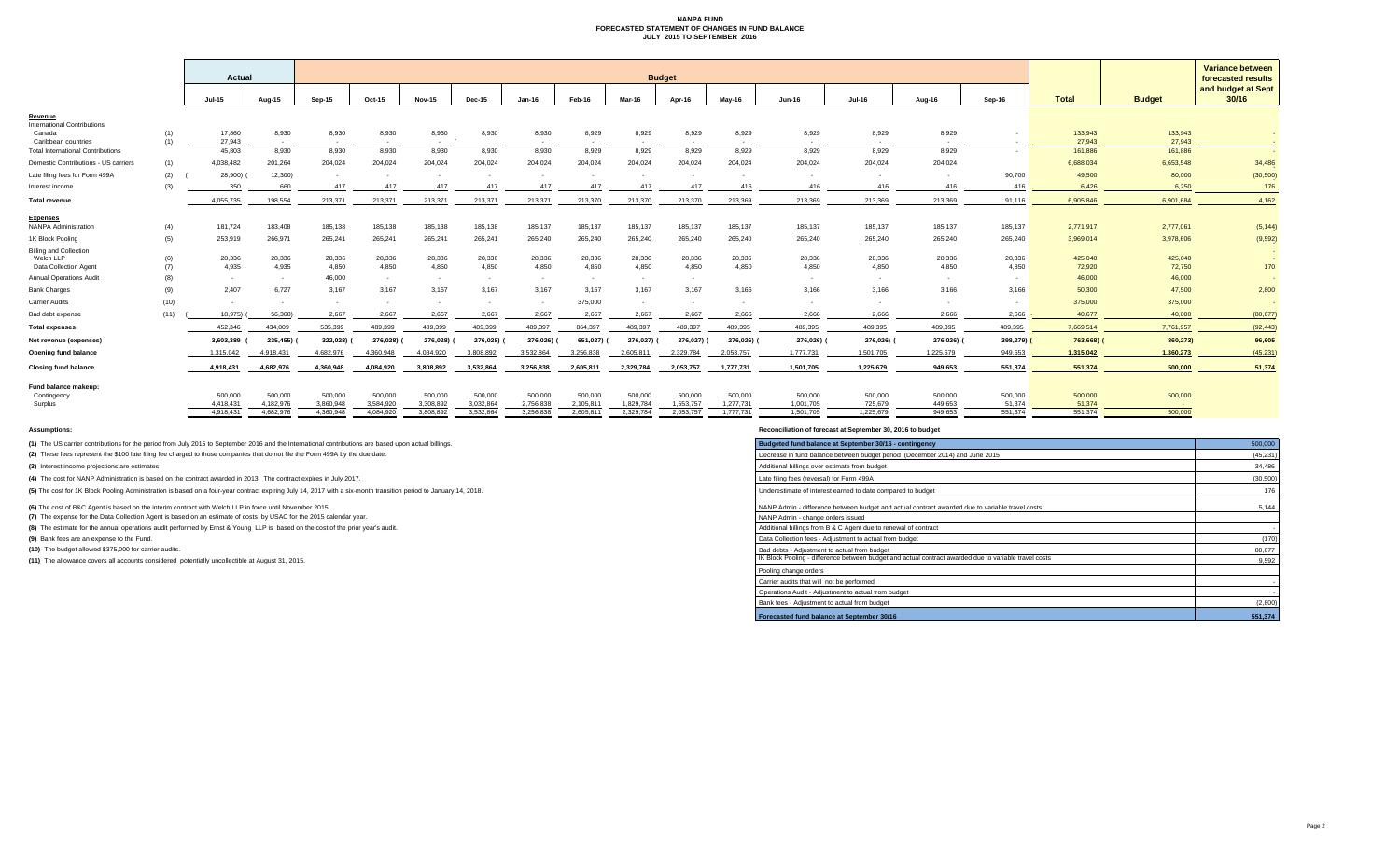#### **CURRENT AND FORECASTED LIABILITIES**

|                                                                                  | Current |         |                      |         |               |         |               |         |               |          |
|----------------------------------------------------------------------------------|---------|---------|----------------------|---------|---------------|---------|---------------|---------|---------------|----------|
|                                                                                  |         |         |                      | Aug-15  | <b>Sep-15</b> | Oct-15  | <b>Nov-15</b> | Dec-15  | <b>Jan-16</b> | $Feb-16$ |
| <b>NEUSTAR - NANPA Administration contract</b>                                   |         |         |                      | 183,408 | 185,138       | 185,138 | 185,138       | 185,138 | 185,137       | 185,137  |
| - Payment authorized by the FCC in August<br><b>July 2015</b>                    | \$      | 181,724 |                      |         |               |         |               |         |               |          |
| - Authorization by the FCC has not been received for payment                     |         |         |                      |         |               |         |               |         |               |          |
| August 2015                                                                      |         |         | \$<br>183,408        |         |               |         |               |         |               |          |
|                                                                                  |         |         |                      |         |               |         |               |         |               |          |
| <b>NEUSTAR - Block Pooling</b>                                                   |         |         |                      | 266,971 | 265,241       | 265,241 | 265,241       | 265,241 | 265,240       | 265,240  |
| - Payment authorized by the FCC in August<br><b>July 2015</b>                    | \$      | 253,919 |                      |         |               |         |               |         |               |          |
| - Authorization by the FCC has not been received for payment<br>August 2015      |         |         | 266,971<br>\$        |         |               |         |               |         |               |          |
| Welch LLP - Billing & Collection Agent                                           |         |         |                      | 28,336  | 28,336        | 28,336  | 28,336        | 28,336  | 28,336        | 28,336   |
| - Payment authorized by the FCC in August                                        |         |         |                      |         |               |         |               |         |               |          |
| <b>July 2015</b>                                                                 |         | 28,336  |                      |         |               |         |               |         |               |          |
| - Authorization by the FCC has not been received for payment<br>August 2015      |         |         | 28,336<br>\$         |         |               |         |               |         |               |          |
| <b>USAC - Data Collection Agent</b><br>- Payment authorized by the FCC in August |         |         |                      | 9,768   | 4,850         | 4,850   | 4,850         | 4,850   | 4,850         | 4,850    |
| $\overline{\phantom{a}}$                                                         |         |         |                      |         |               |         |               |         |               |          |
| - Authorization by the FCC has not been received for payment<br><b>July 2015</b> |         |         | 4,935                |         |               |         |               |         |               |          |
| August 2015                                                                      |         |         | 4,833<br>\$<br>9,768 |         |               |         |               |         |               |          |
| <b>Carrier audits</b>                                                            |         |         |                      |         |               |         |               |         |               |          |
| Ernst & Young LLP- Annual operations audit                                       |         |         |                      |         | 46,000        |         |               |         |               |          |
| <b>Bank Fees</b>                                                                 |         |         |                      |         | 3,167         | 3,167   | 3,167         | 3,167   | 3,167         | 3,167    |
| Total                                                                            |         |         |                      | 488,483 | 532,732       | 486,732 | 486,732       | 486,732 | 486,730       | 486,730  |